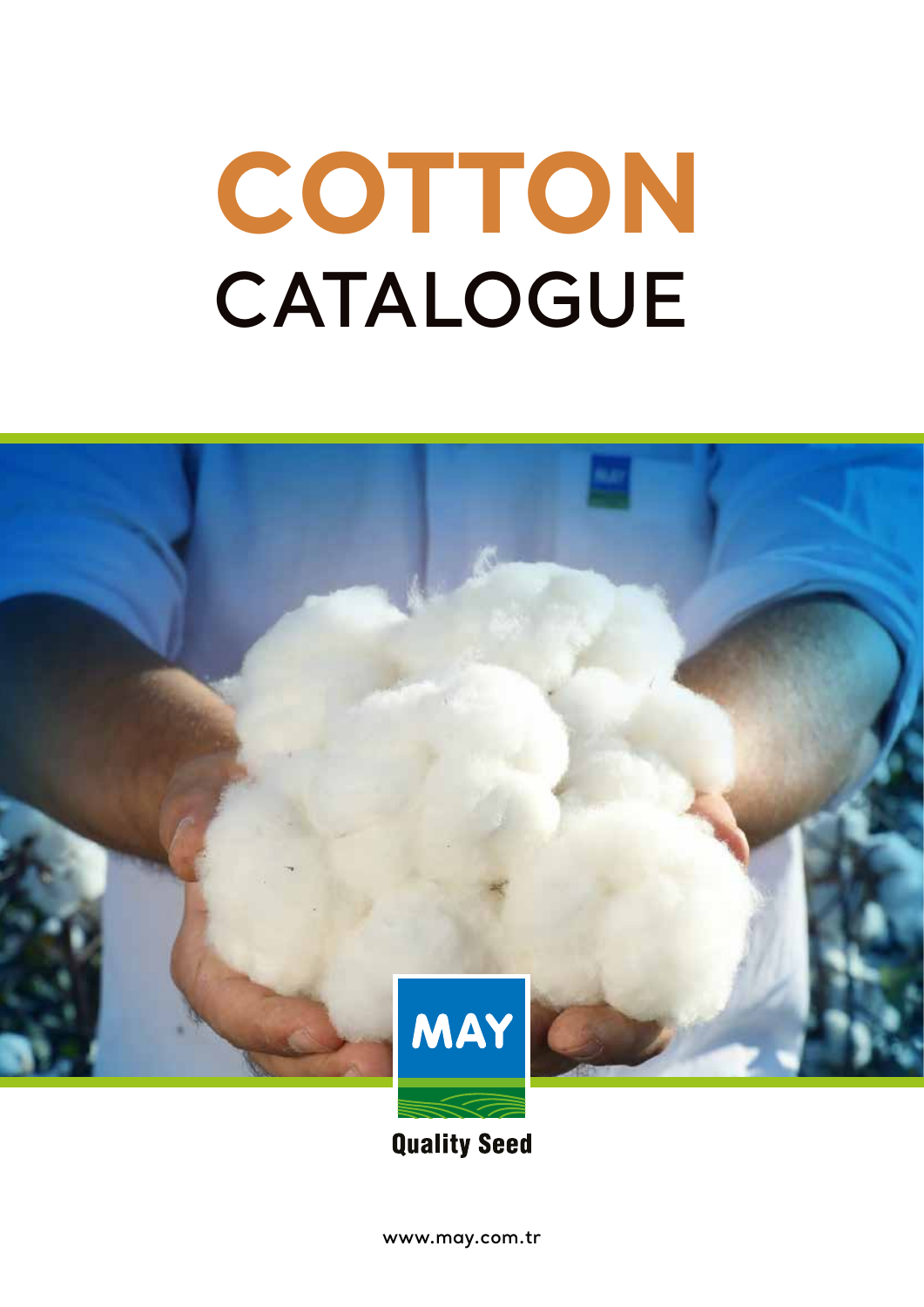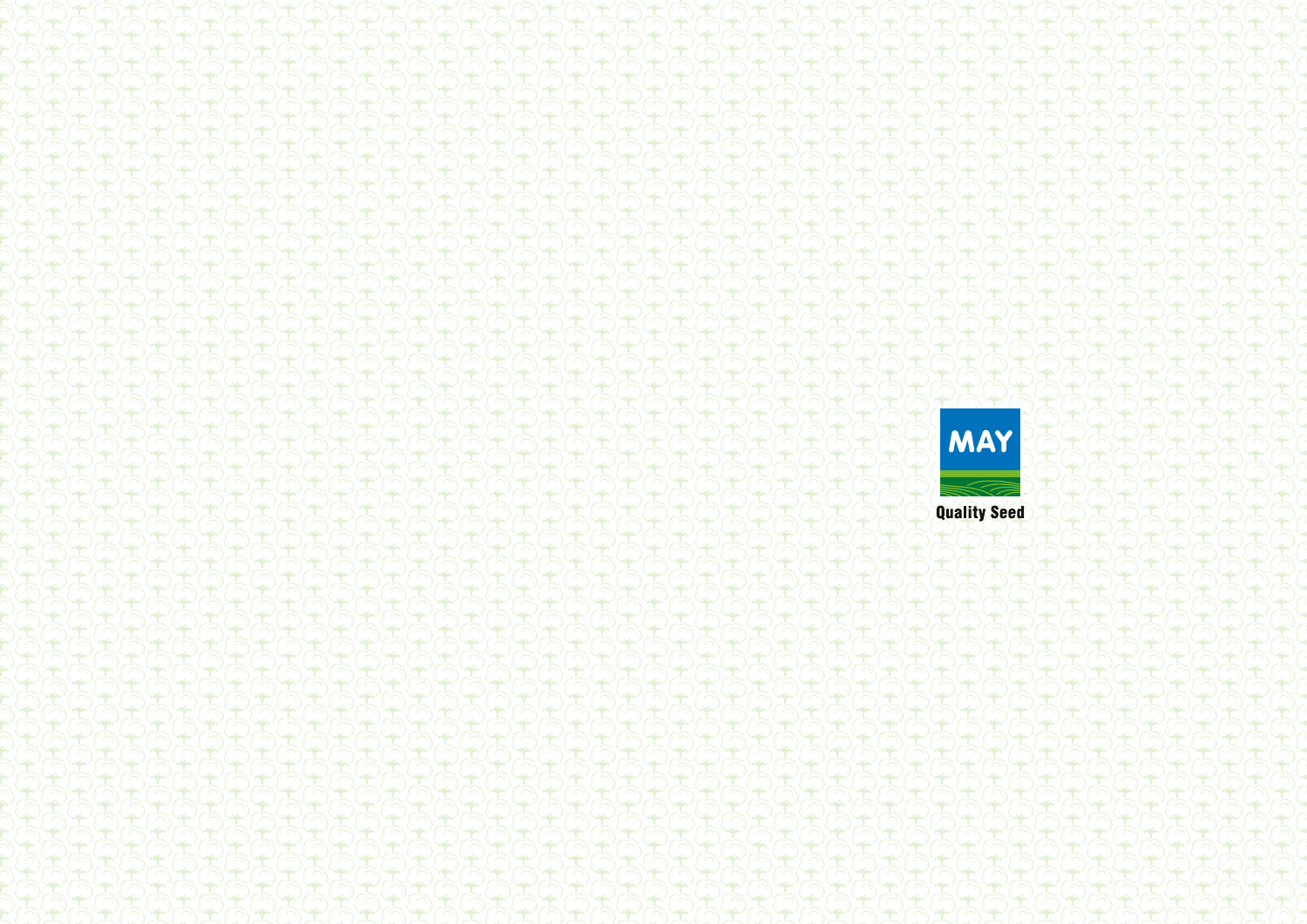

MAY Seed has been engaged in research, production, domestic and international sale of vegetable, field, industrial and forage crop seeds since 1978 under the brand name, MAY.

MAY is Turkey's leading agricultural sector investor with its annual certified seed production and processing

## Years of experience

capacity of 31.660 tons and over 120 agronomist specialists employed.

MAY's vision is to be a Turkish seed company which offers innovative seeds for the targeted geography through strong R&D to sustain global competition.

43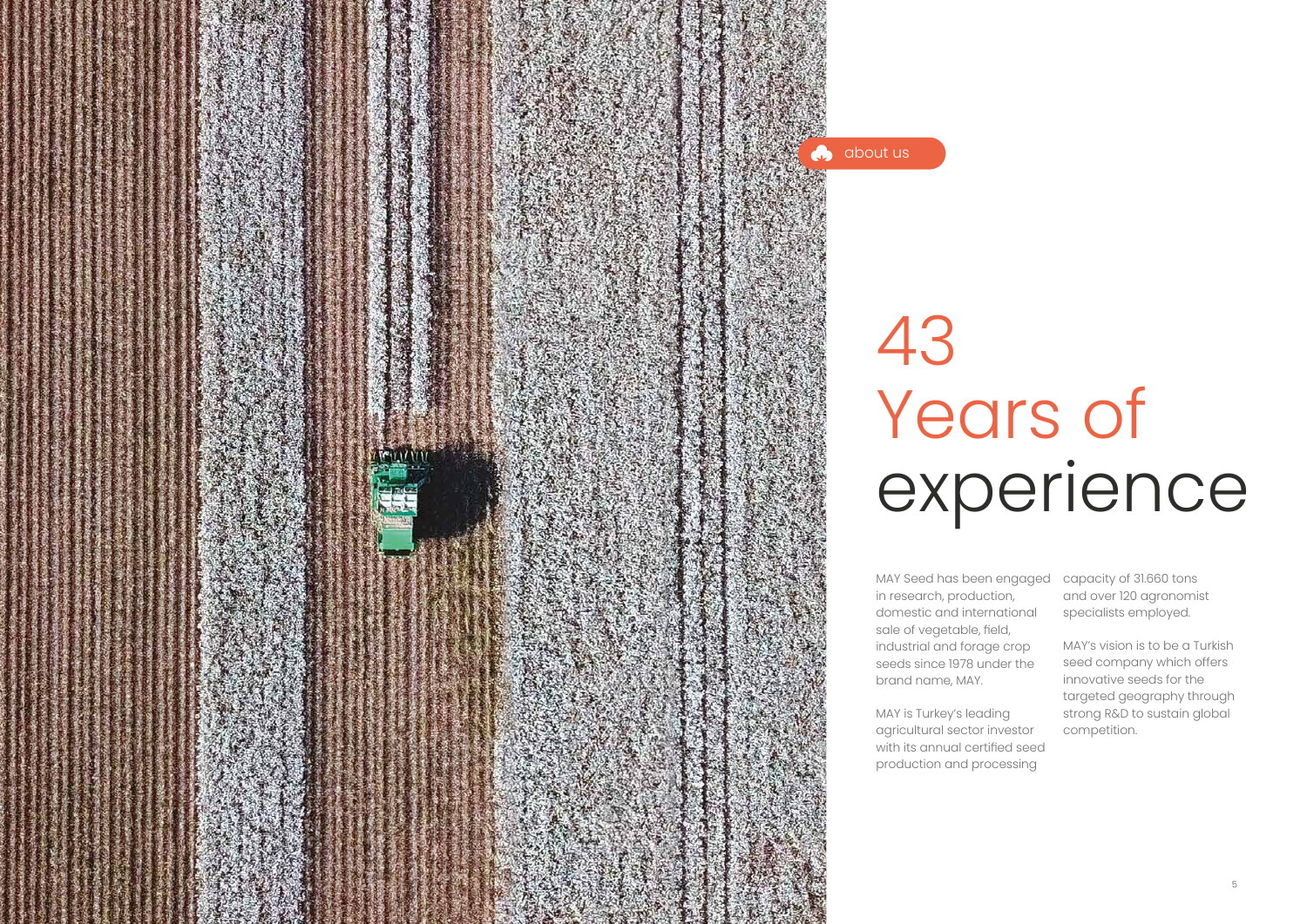- Early Maturity.
- Light-hairy Leaf type.
- Low trash ratio
- Semi-conic plant shape. Bolls are close to main stem.
- High adaptation skill.
- High germination skill and high plant height in barren lands.
- High yield capacity.
- Drought resistant.
- Resistant to Verticillium wilt and Fusarium wilt diseases.
- Strong Plant structure and Convenient for machine harvest.

#### Fiber quality values

- \* Micronaire: 4,4-4,8
- \* Lenght: 31-32 mm
- \* Strenght: 32-36 G/TEX
- \* GO%: 43-46



The performance of the variety may vary according to the climatical conditions, cultivation practices and soil types.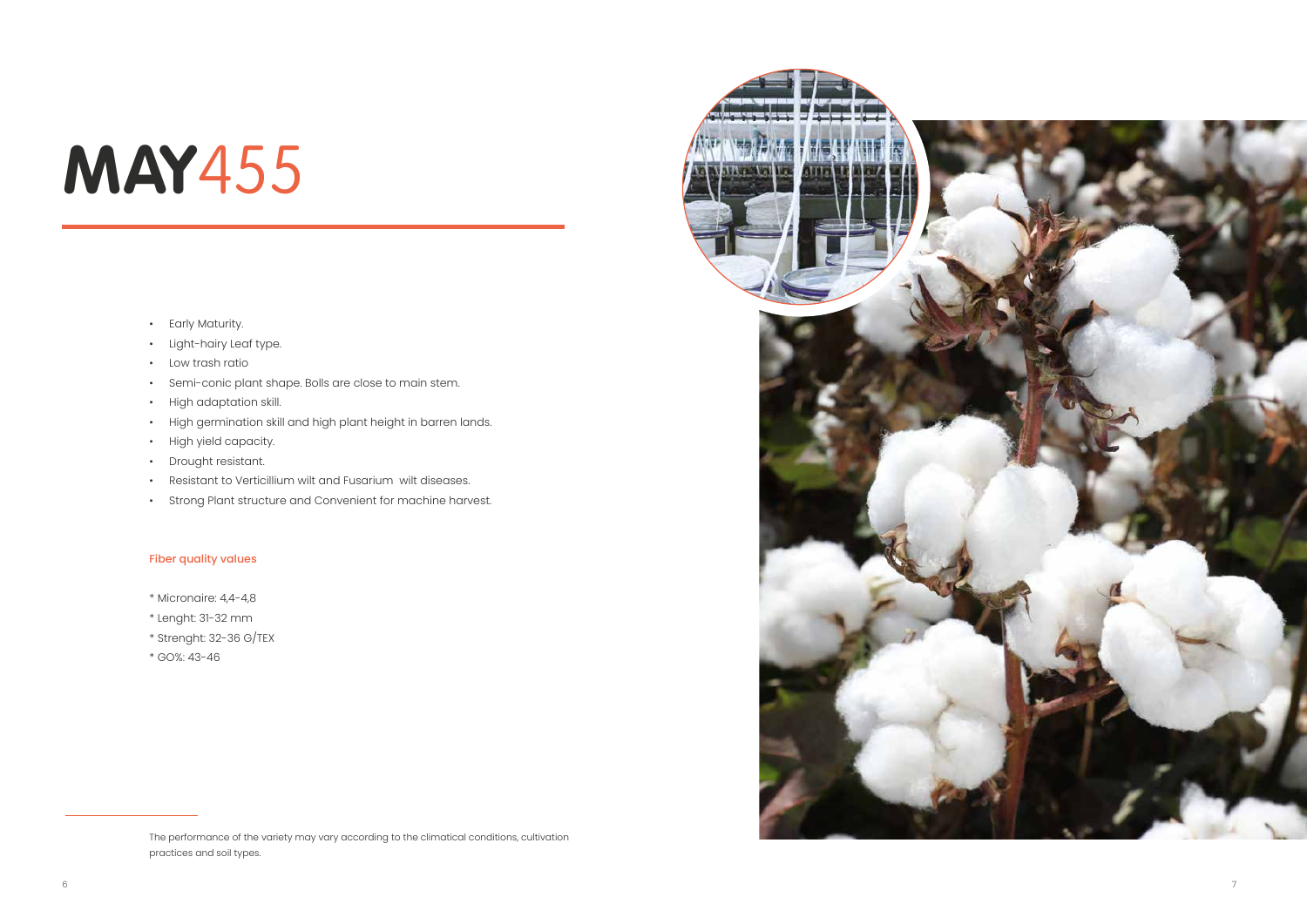

- Medium-early Maturity.
- Light-hairy Leaf type.
- Low trash ratio
- High adaptation skill.
- High yield capacity.
- High germination skill and high plant height in barren lands.
- Resistant to Verticillium wilt and Fusarium wilt diseases.
- Storm proof. No fiber loss in stormy harvest days.
- Strong Plant structure and Convenient for machine harvest.

### Fiber quality values

- \* Micronaire: 4,4-4,6
- \* Lenght: 31-32 mm
- \* Strenght: 32-36 G/TEX
- \* GO%: 43-45

The performance of the variety may vary according to the climatical conditions, cultivation practices and soil types.

- 
-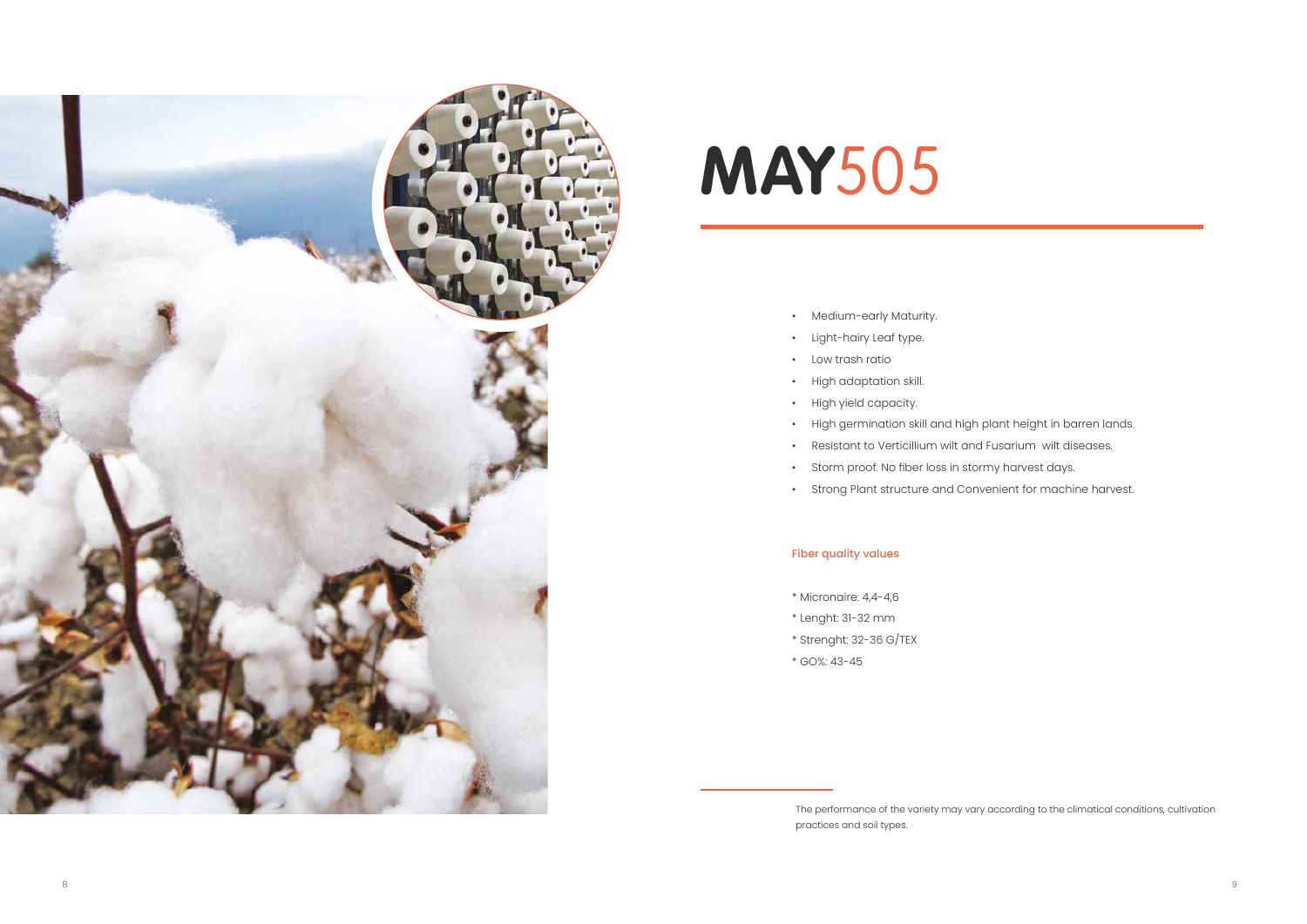- Mid-Early Maturity.
- Less hairy leaf type.
- No trash ratio
- Semi-conic plant shape. Bolls are close to main stem.
- High germination skill and high plant height in barren lands.
- High yield capacity.
- Strong Plant structure and Convenient for machine harvest.

- $*$  Micronaire: 4,4 4,8
- \* Lenght: 30 31 mm
- \* Strenght: 30 32 G/TEX
- \* Color GRD: 21 31
- \* GTO%: 42 43

#### Excellent Fiber Quality Values

The performance of the variety may vary according to the climatical conditions, cultivation practices and soil types.



# Less Hairy Leaf Type **MAY**771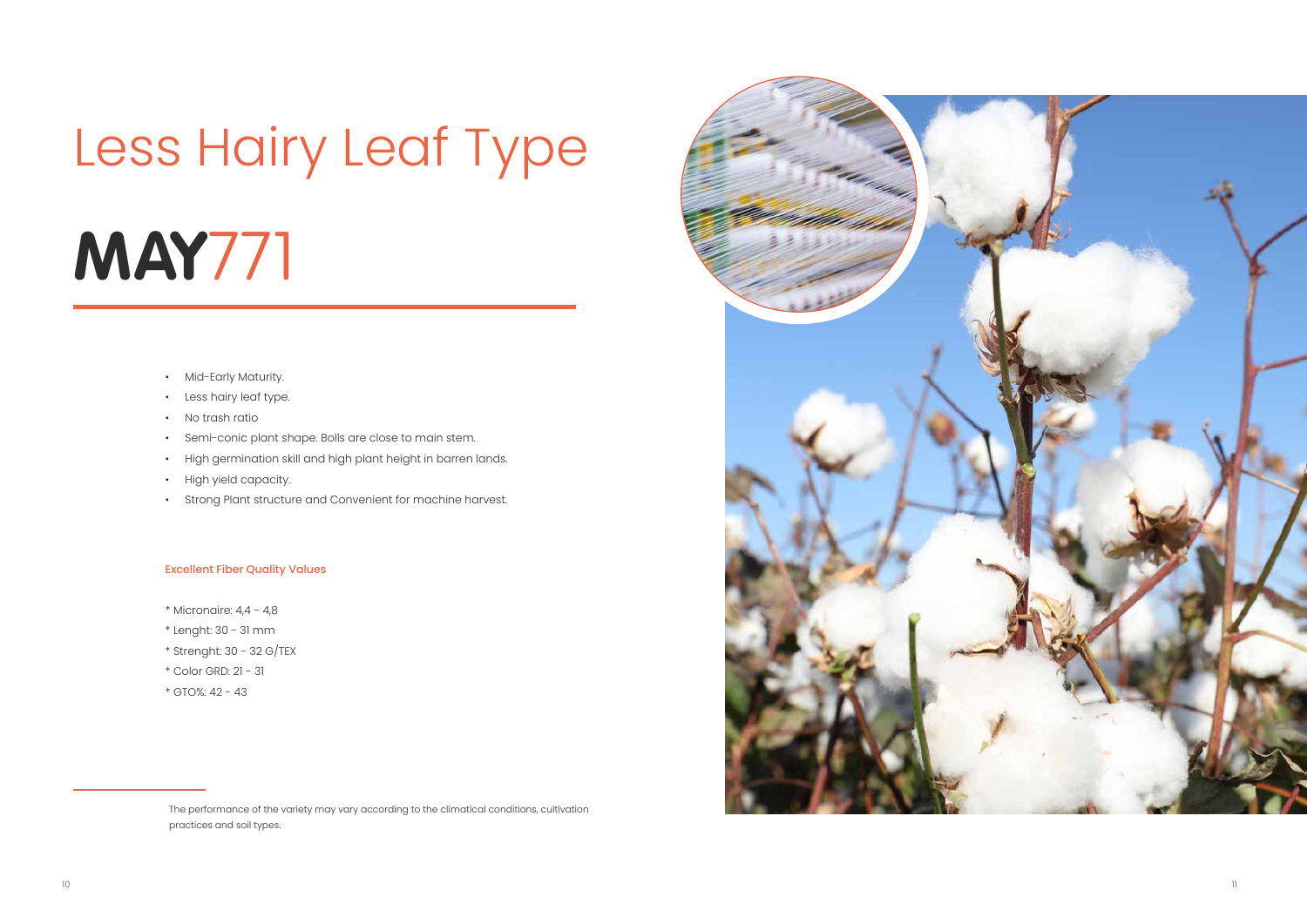- Medium-early Maturity.
- Less hairy leaf type, no trash ratio.
- Semi-conic plant shape. Bolls are close to main stem.
- The rate of the bolls have five locules is high.
- High adaptation skill.
- 
- High yield capacity.
- High drought resistant.
- Strong Plant structure and Convenient for machine harvest.
- Strong Plant structure and Convenient for machine harvest.

• High germination skill and high plant height in barren lands.

#### Fiber Quality Values

- \* Micronaire: 4,4-4,8
- \* Lenght: 31-32 mm
- \* Strenght: 33-38 G/TEX
- \* GO%: 44-46\*\*



## Less Hairy Leaf Type **MAY**558

The performance of the variety may vary according to the climatical conditions, cultivation

practices and soil types.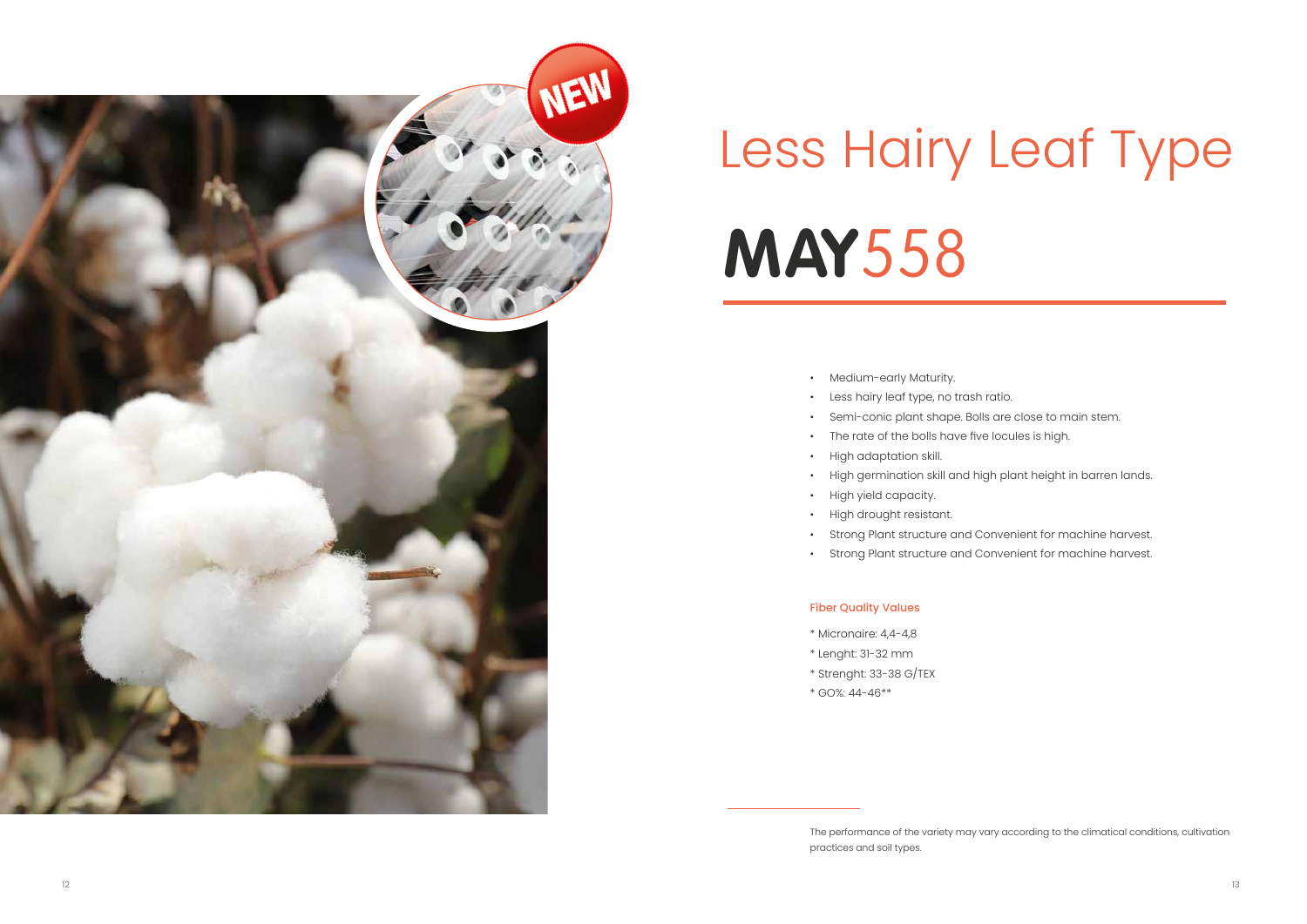

- Early Maturity.
- Medium-hairy Leaf type.
- Bolls are medium size.
- High adaptation skill.
- High yield capacity.
- Drought resistant.
- Resistant to Verticillium wilt and Fusarium wilt diseases.
- Storm proof. No fiber loss in stormy harvest days.
- Appropriate for early second crop sowing.
- Strong Plant structure and Convenient for machine harvest.

#### Fiber quality values

- \* Micronaire: 4,0-4,4
- \* Lenght: 29-31 mm
- \* Strenght: 29-31 G/TEX
- \* GO%: 41-43

The performance of the variety may vary according to the climatical conditions, cultivation

practices and soil types.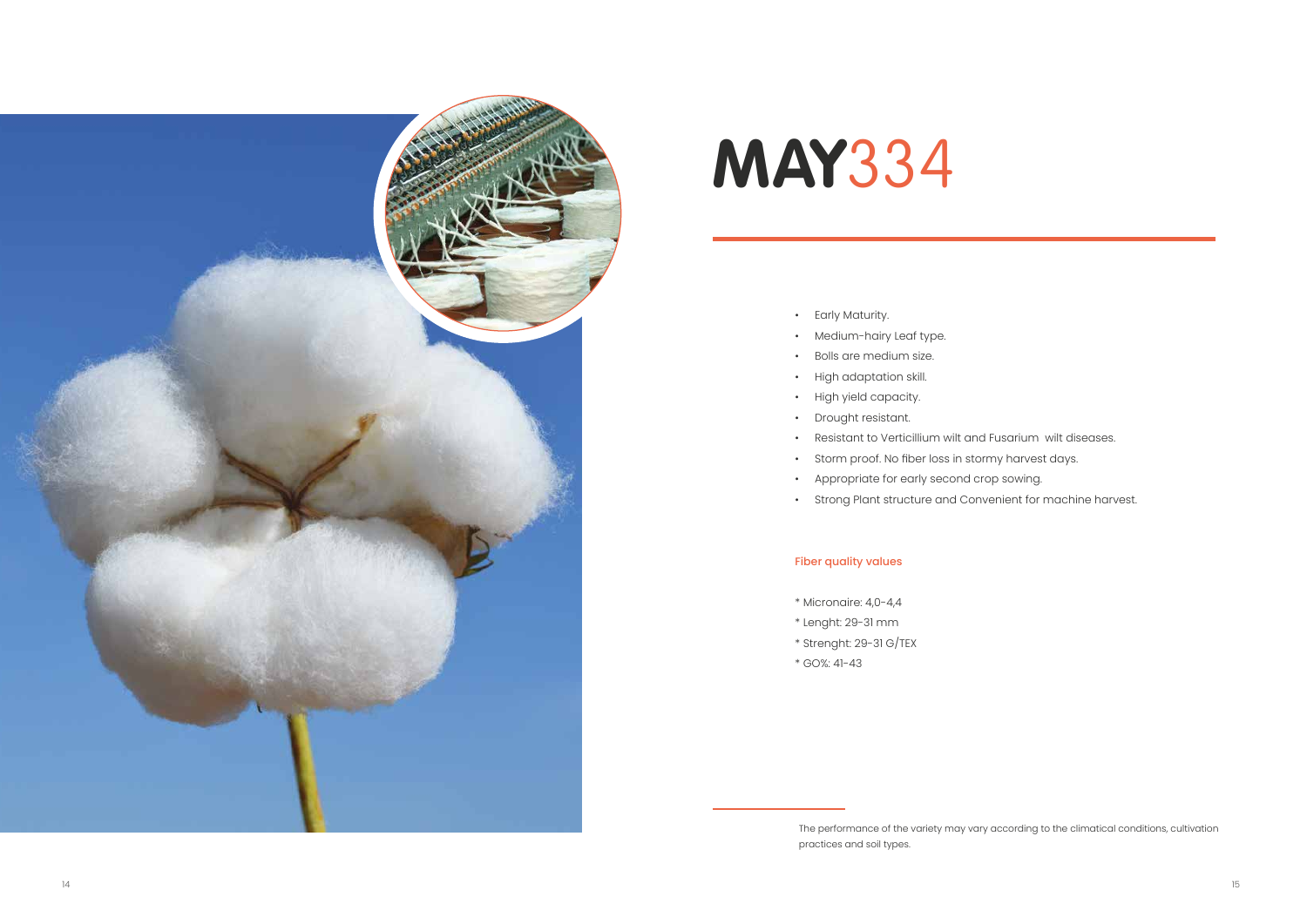

**Quality Seed**